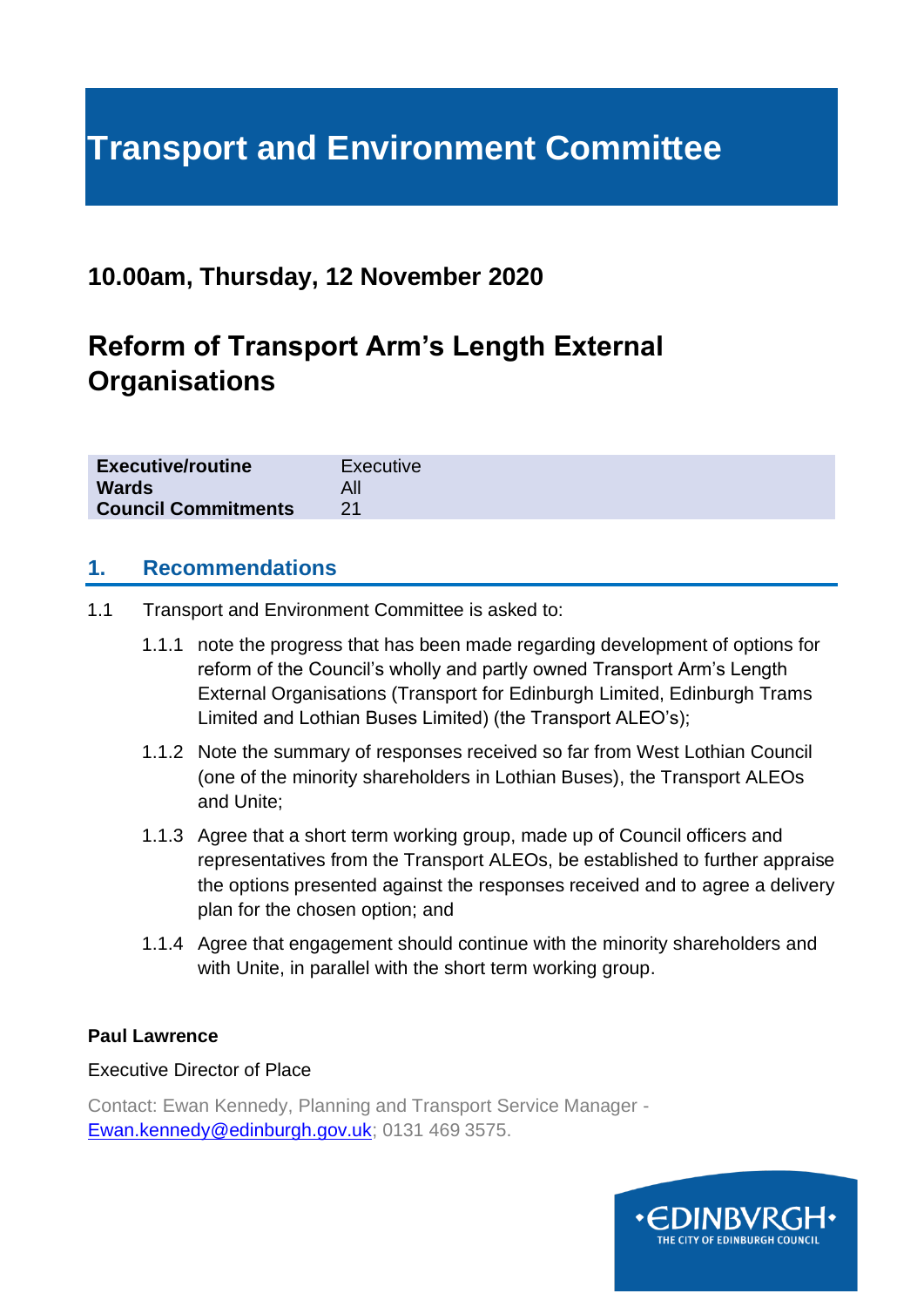**Report**

## **Reform of Transport Arm's Length External Organisations**

#### **2. Executive Summary**

2.1 This report updates committee on the engagement undertaken to date on the reform of the Transport ALEO's and requests approval to enter a phase of detailed engagement with the Boards of the Council's Transport ALEO's, Minority Shareholders and employee representatives.

#### **3. Background**

- 3.1 A report to Policy and Sustainability Committee dated [9 July 2020](https://democracy.edinburgh.gov.uk/documents/s24694/Item%206.10%20-%20Reform%20of%20Transport%20ALEOs.pdf) set out the current arrangements for the management of the Council's Transport ALEO's and highlighted challenges in continuing to manage existing arrangements.
- 3.2 At paragraph 4.6 the report noted objectives for reform of the Transport ALEOs. Three options for reform were proposed, an initial assessment made of these and a preferred option identified based on that initial assessment. The need for a new public transport strategy was also identified to be prepared in parallel with the creation of the new structure.
- 3.3 Council officers undertook to conduct initial engagement with each of the regulated Transport ALEOs, the minority shareholders in Lothian Buses Limited and the trade unions recognised by the Transport ALEOs, with feedback to be brought to this committee.
- 3.4 Council officers were also asked to include an evaluation of the proposed integration on the delivery of the 2030 Carbon Neutral Edinburgh targets and on equalities. Council officers were also asked to provide a timetable for the creation of a new plan for public transport, and to consider within that plan the contribution of rail services.
- 3.5 This report updates committee on the engagement undertaken to date and seeks approval to progress with a proposed delivery plan.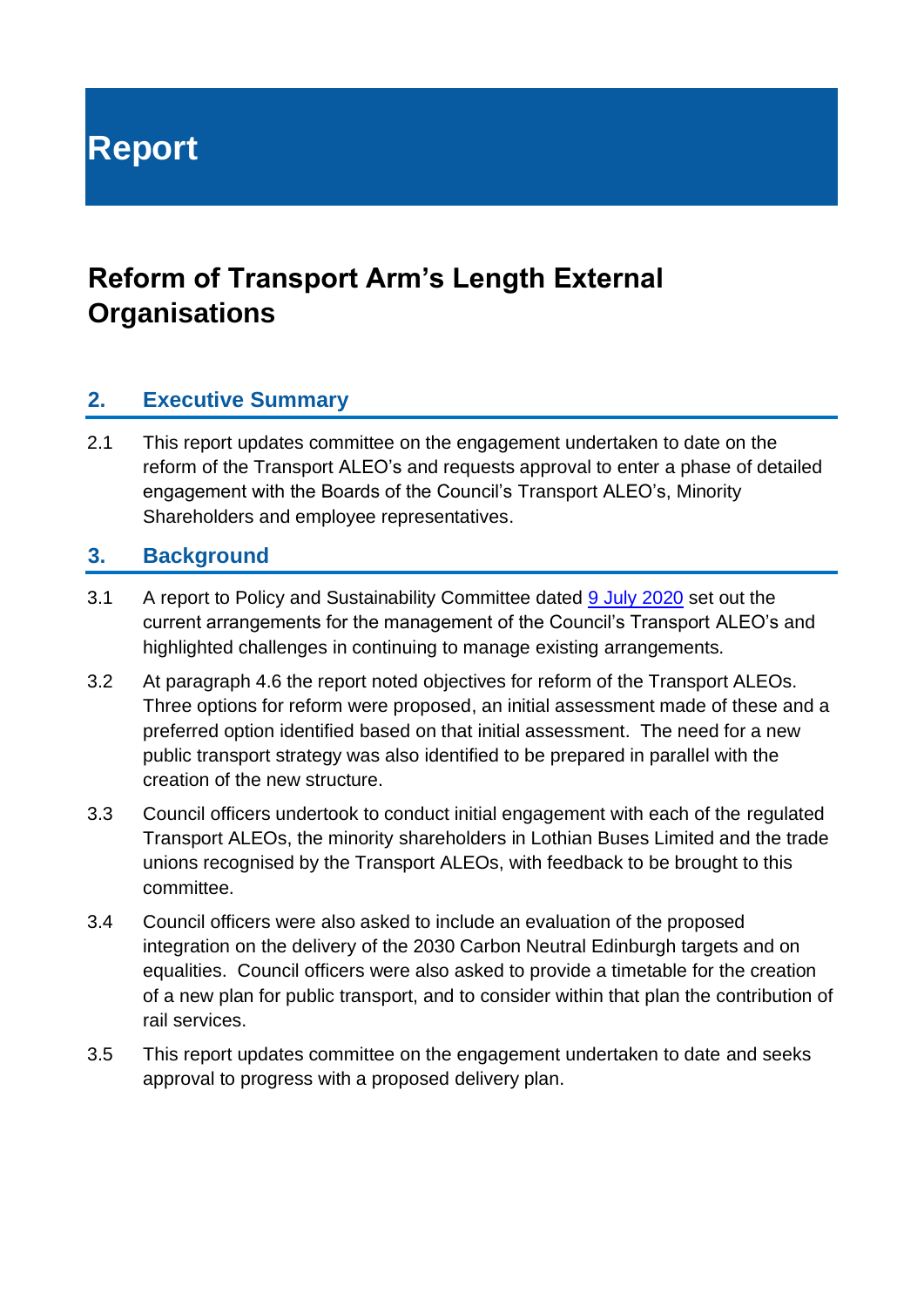## **4. Main report**

- 4.1 In the period since the report of 9 July 2020 Council officers have engaged with the boards of each of the Transport ALEOs along with representatives of Unite, the union formally recognised by the Transport ALEOs and the Minority Shareholders in Lothian Buses.
- 4.2 Each of the key stakeholders were asked to give feedback on the proposals made in the report of 9 July 2020.
- 4.3 Responses have been received from each of the Transport ALEOs and Unite. Each Transport ALEO and Unite support the principle of integrated delivery. The responses can be summarised as follows:

#### 4.4 Transport for Edinburgh

- 4.4.1 Particularly considering COVID-19, Transport for Edinburgh supports the principle of and recognises the benefits of integration of public transport delivery and consequently does not support the option to 'do nothing'.
- 4.4.2 Transport for Edinburgh expressed concern that COVID-19 represents additional risk to transformation, but recognised the complexity of existing arrangements and supports simplification and streamlining them.
- 4.4.3 Transport for Edinburgh do not support the 'do nothing' option. Broadly, the Board supports further exploration of Option 2, albeit with considerable refinement of existing structures and arrangements, and Option 3 going forward; and
- 4.4.4 Transport for Edinburgh considers that the reform proposals should recognise the considerable importance of regionalisation, impact on customers and delivery of mobility as a service.

#### 4.5 Lothian Buses

- 4.5.1 Lothian Buses note that they have been supportive of reform of the governance of the Transport ALEOs since early informal engagement commenced and are not in favour of the 'do nothing' option. Their view is that the reform proposals must now be progressed in a smooth and timely fashion.
- 4.5.2 It is the view of Lothian Buses that Option 2 (adapting the existing governance model) will not achieve the objectives set out in the report of 9 July. Lothian Buses agrees with the view expressed in the 9 July report that this approach would result in a sub-optimal outcome. In considering how the Council's public transport reform objectives could best be achieved, Lothian Buses' current thinking has focussed on the single company option.
- 4.5.3 While they suggested a new governance model for a single operating company in their written response, Lothian Buses have acknowledged a need for input from various parties if Option 3 (single operating company) is to be delivered. They have underlined the need for effective engagement with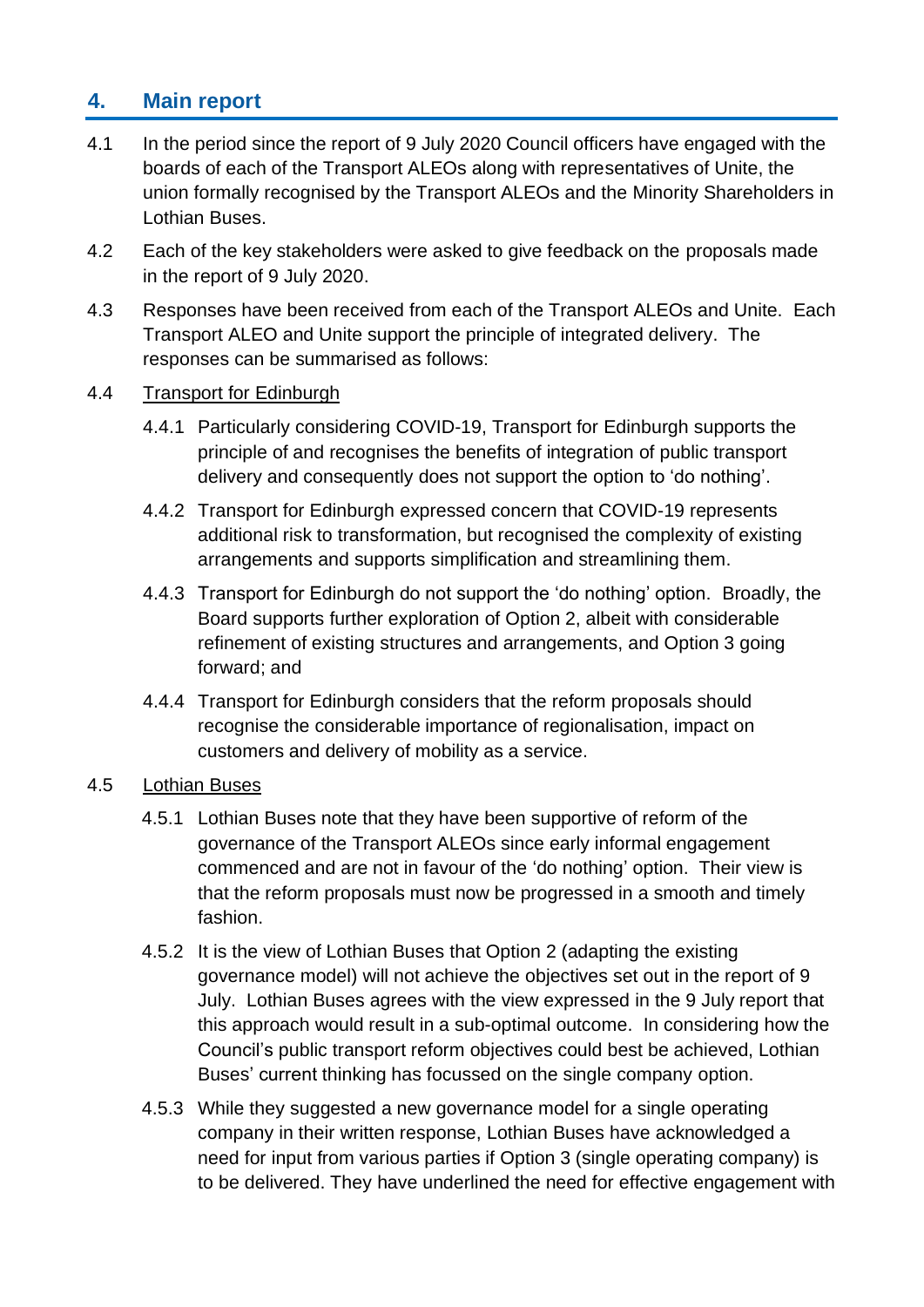the Transport ALEOs, Minority Shareholders and Unite. They state that what needs to be avoided is the impression that the Council is imposing change on its transport companies. Successful transition implementation from a current state to a future state will always be more likely if the transition process is co-owned amongst the participants along with agreed unanimity regarding the desired outcome.

#### 4.6 Edinburgh Trams

- 4.6.1 Edinburgh Trams also agree that the 'do nothing' option should not be developed further.
- 4.6.2 They agree that with any of the options there would be a desire for a unified Board to oversee the activities of its modal components. They consider that the one board solution is appropriate to drive the integration agenda. An integrated board would also have a vital accountability and governance role ensuring the companies work together to deliver the policy outcomes set by the Council.
- 4.6.3 Edinburgh Trams believe that greater consideration should be given to development of Option 2, and have noted a number of concerns about Option 3 (a single operating company) as follows:
	- 4.6.3.1 Given the complexity and size of a single company, the opportunity to realise efficiencies in back office functions is likely to be limited;
	- 4.6.3.2 Whether the differing needs of a large established "steady state" company and a younger organisation seeking growth, alongside new initiatives such as bike hire can be met within the same organisation;
	- 4.6.3.3 They have also raised the discrete safety management systems required by each mode and, specifically under Rail and Other Guided Transport Systems (Safety) Regulations 2006 (ROGS), that it is good practice to have separation between owner and operator/maintainer, due to the differences in terms of duties (and consequent liabilities) under legislation. They are concerned that the separation between owner and operator could become blurred in a single company structure;
	- 4.6.3.4 Possible industrial relations issues from a change to a single operating company. Experience suggests that harmonisation of terms and conditions can be contentious, and that there could be attendant additional cost. In addition, there is greater potential impact across the city arising from possible future industrial action with a joint workforce; and
	- 4.6.3.5 Continuing good operational reputation is key to future growth of the network and concerns that risk of moving to a single operating company could impact that.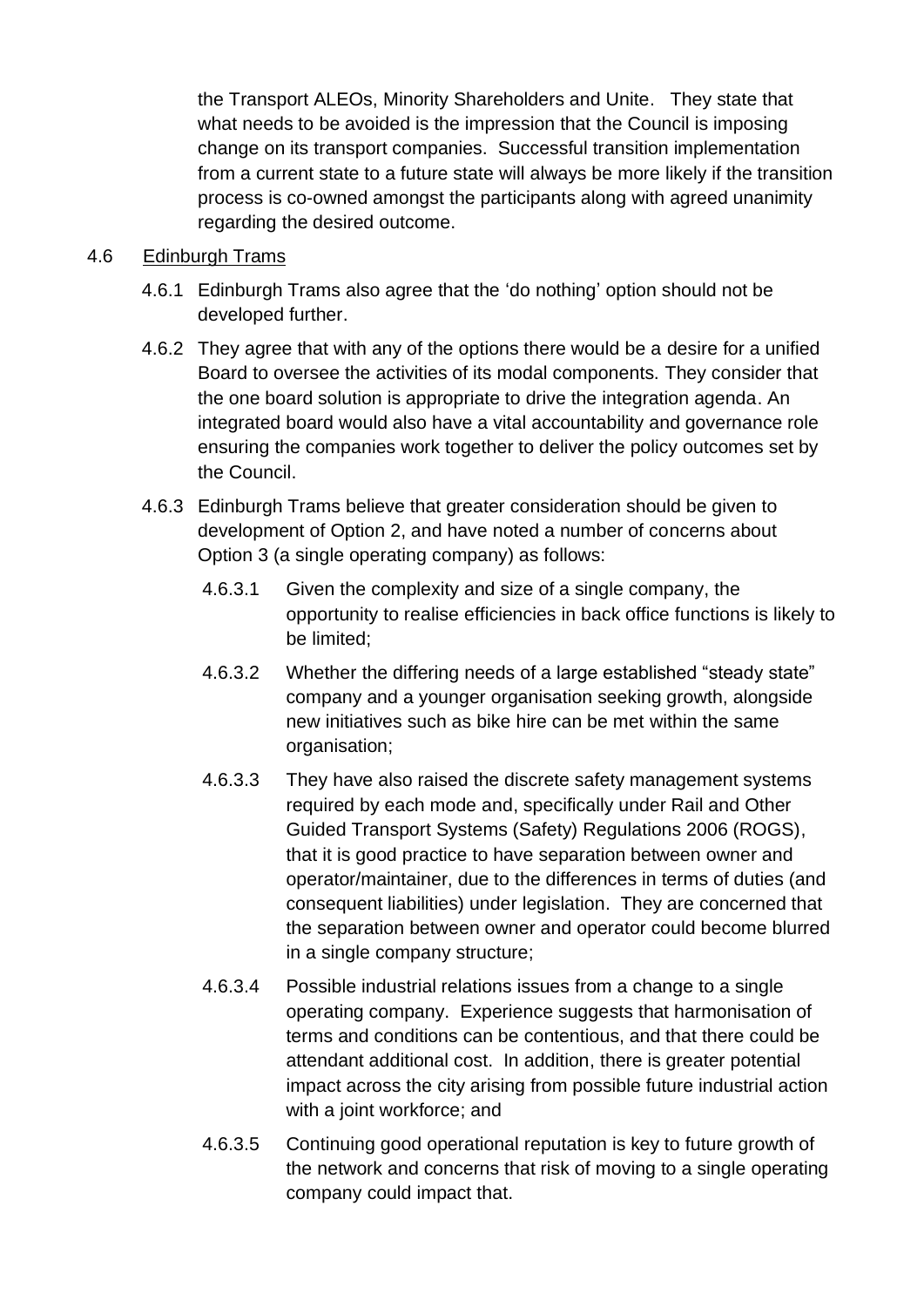- 4.6.4 They acknowledge that their concerns about a single company structure could be mitigated by moving in the interim to a three company structure with a unified board, from which point delivery of a single company structure could be developed and implemented.
- 4.6.5 Edinburgh Trams made clear the need for engagement with all parties as the process is progressed.

#### 4.7 Unite

- 4.7.1 Unite recognise that cost savings could be made from merging operations but have concerns that a drive to save money could result in diminution of services. Unite make clear that it would not support a process which leads to redundancies or a diminution of bus services, nor privatisation of the companies.
- 4.7.2 Unite agrees that a new board structure is required. It seeks representation at board level for employees and an understanding of how the board would engage with the workforce of both companies. They also consider that care must be taken in appointment of directors to the board to ensure a combination of experience and skills and a commitment to delivery of public transport in Edinburgh.
- 4.7.3 Unite also considers that governance arrangements within the Council should be strengthened, with a stronger role in oversight, responsibility and accountability.
- 4.7.4 Unite would wish to see cost savings delivered through efficiencies at senior management level. They also seek protection of workers terms and conditions, job security and parity of pay and terms and conditions, using Lothian Buses terms and conditions as the benchmark.

#### 4.8 West Lothian Council

- 4.8.1 As a minority shareholder, West Lothian Council agree that the strategic objective of the review sounds sensible but note that more work is required to fully understand the proposed governance structure and role of the minority shareholders within any reformed structure.
- 4.8.2 They also raised a concern that company reform, particularly considering other pressures on local authorities as a result of COVID-19, will be time consuming and complex. Therefore, they ask that realistic timescales be agreed.

#### 4.9 East Lothian Council

4.9.1 As a minority shareholder, East Lothian Council agree that the strategic objective of the review is sensible, but reinforced the comments made by West Lothian Council that more work is required to fully understand the proposed governance structure and the role of minority shareholders within that.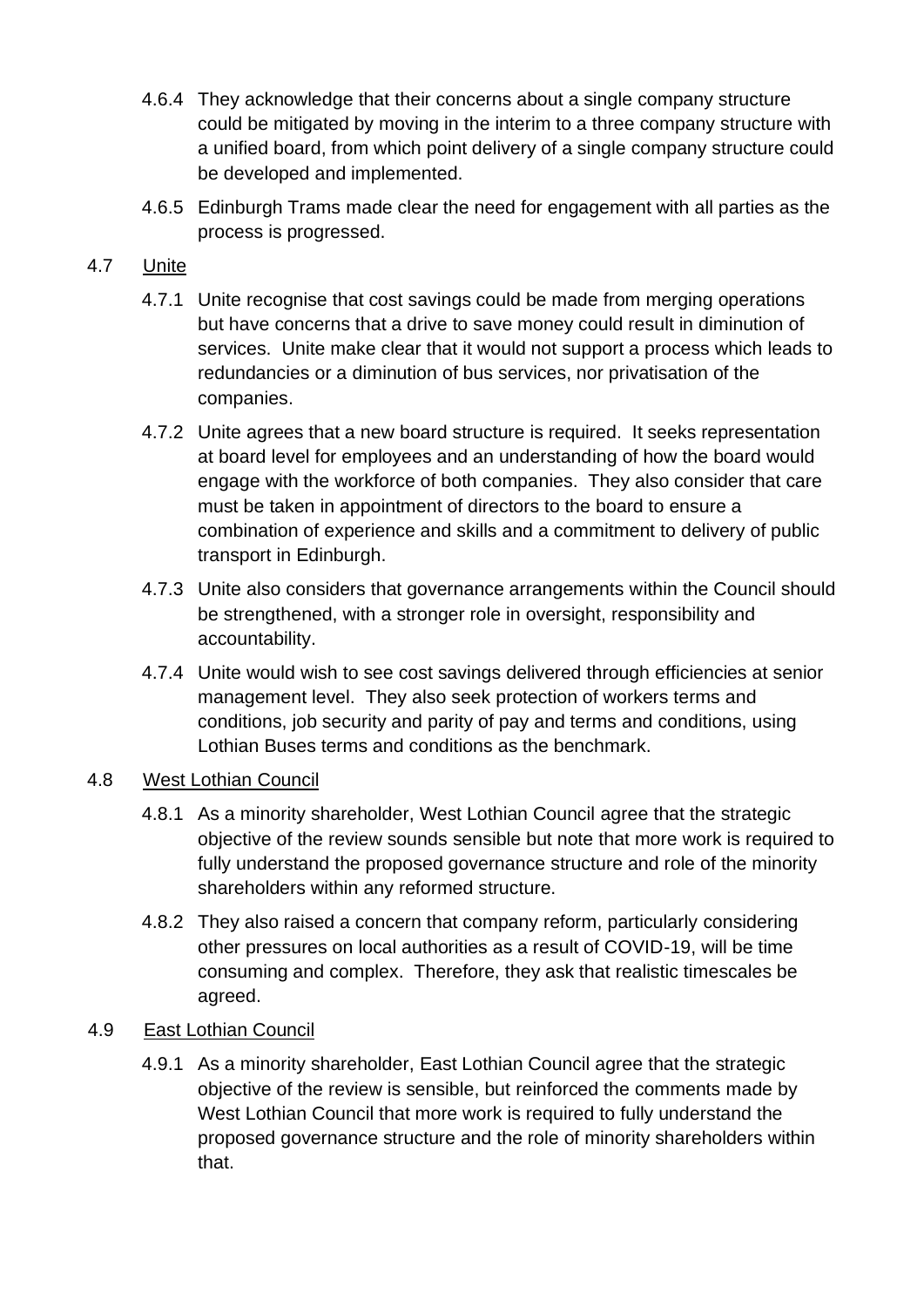- 4.9.2 They also raise concerns around the complexity of company reform, particularly in light of COVID 19.
- 4.9.3 In addition, they wish to have representation on any project board that might be constituted and they would wish to see their dividend rights preserved.

#### **Further Engagement**

- 4.10 The initial engagement clearly supports reform of the governance of the Transport ALEOs, with further development of the Council's preferred option, Option 3, alongside refinement of Option 2.
- 4.11 The engagement responses also offer close working and support to design an optimal governance structure. In light of these responses and noting that further time is required to receive responses from East Lothian Council and Midlothian Council.
- 4.12 it is proposed to establish a short-life working group comprising Council officers and non-Executive Board members from the Transport ALEOs to develop an optimal governance model for future operations. A draft Terms of Reference for this working group is attached in Appendix 1.
- 4.13 In addition, separate engagement will take place with the minority shareholders and Unite. This engagement will be led by Council officers, and will ensure that the minority shareholders and Unite are appraised of progress from the working group and engaged in the development of the proposals emerging from the working group and on the final preferred governance and operating structure in advance of this being presented to Committee.
- 4.14 This approach takes advantage of the offers made in the engagement responses and maximises the opportunity for detailed and constructive development of a final proposal for the Council.
- 4.15 Appropriate further legal (including regulatory, competition and procurement law) and financial advice continues to be sought noting that, as issues are identified, further examination and discussion with the Transport ALEOs will be required.
- 4.16 In the report approved by Policy and Sustainability Committee on 9 July 2020 a key objective of reform is identified as: Delivery of public transport that takes account of wider public policy drivers, particularly in delivering anti-poverty and prosustainability strategies.
- 4.17 This objective is contained within the Terms of Reference for the working group, which will be tasked with appraising the options and initial engagement responses received to identify and plan for the delivery of the option which best allows Council policy delivery to be supported by public transport delivery, building on the Council's commitment to net zero by 2030 and the Council Coalition commitments.
- 4.18 It is recognised that the need for a new public transport plan, considering the contribution of rail services as well as bus and tram needs to move quickly. Discussions are on-going about the timetable and funding for this and will continue in parallel to the engagement on reform.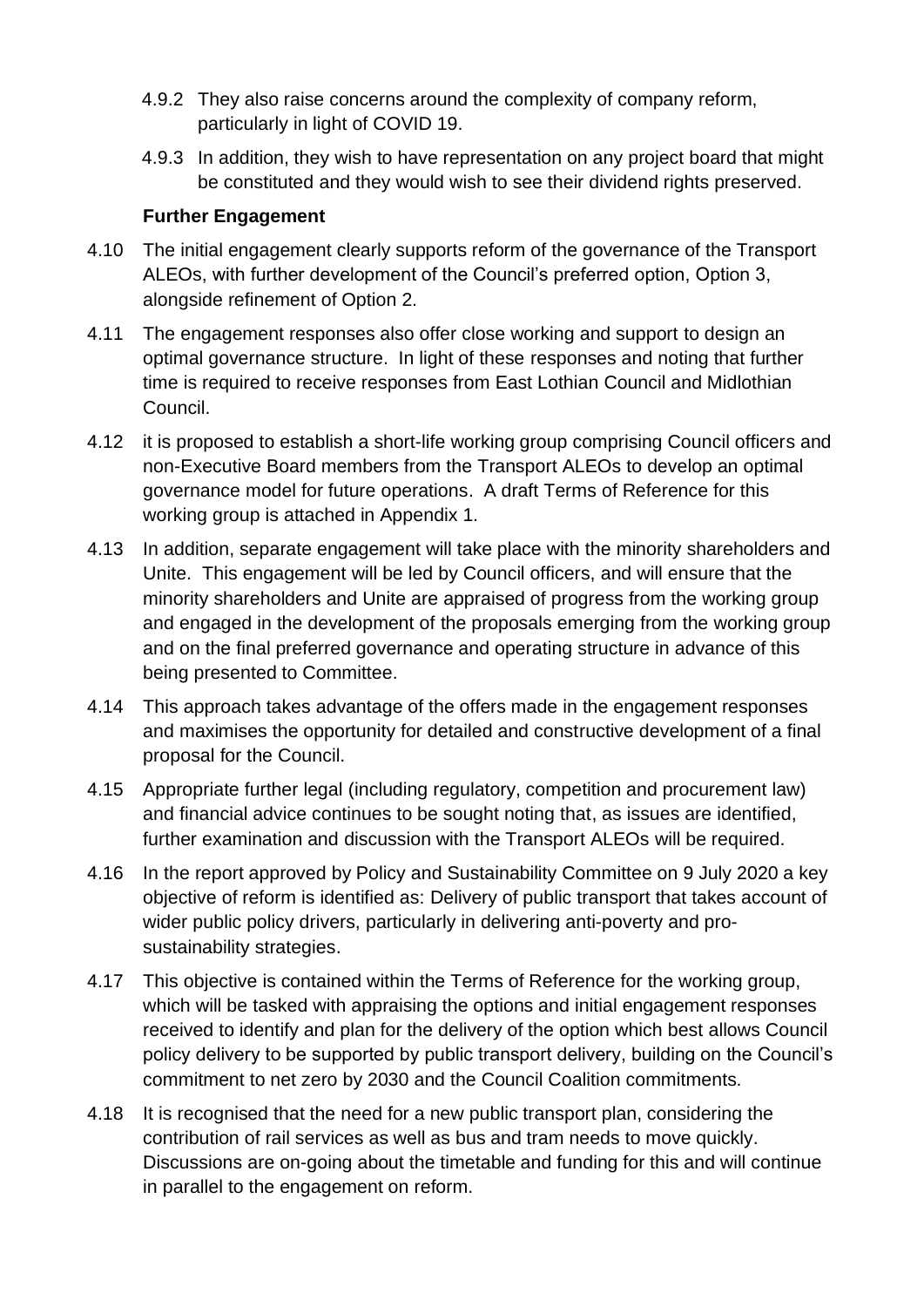## **5. Next Steps**

- 5.1 If the report recommendations are approved, the development and delivery of this phased approach will require:
	- 5.1.1 The working group to be established in line with the Terms of Reference attached as Appendix 1;
	- 5.1.2 Additional detailed engagement to take place with:
		- 5.1.2.1 Minority Shareholders (East, West and Mid Lothian Councils);
		- 5.1.2.2 The public transport company boards and executive management teams of Lothian Buses and Edinburgh Trams;
		- 5.1.2.3 employee representatives and trade union stakeholders, through Unite; and
		- 5.1.2.4 Any other stakeholders that may be considered necessary.

### **6. Financial impact**

- 6.1 A small funding allocation has been made in the Place directorate budget to develop the implementation plan for this approach.
- 6.2 The cost of financial and legal advice to the project can be met from the Place budget for the 2020/21 financial year.

#### **7. Stakeholder/Community Impact**

- 7.1 Engagement with the Transport ALEO's, the minority shareholders and Unite has identified a need for continued engagement throughout the process of reform and therefore effective discussion and consultation throughout a period of reform should be established at officer level and reported through the committee process. The proposed way forward maximises the consultation required to inform the final structure.
- 7.2 Initial assessments have been made on the likely positive and negative impacts of the potential reforms. However, it is proposed that the Working Group develop a full interim Integrated Impact Assessment on the preferred option in advance of reporting back to Committee.
- 7.3 An early draft Risk Management Plan has been prepared, which sets out the four key risk themes emerging from the earlier report. These were identified as:
	- 7.3.1 Project Governance;
	- 7.3.2 Stakeholder Engagement;
	- 7.3.3 Design and Implementation; and
	- 7.3.4 Project Delivery.
- 7.4 It is proposed that the Working Group develop a detailed Risk Management Plan from the outset of their activities, detailing and assessing the risks under each of the above themes.
- 7.5 Early assessment of a single integrated company which fully adopts the 2030 net zero carbon target into its service level agreement indicates that it will have a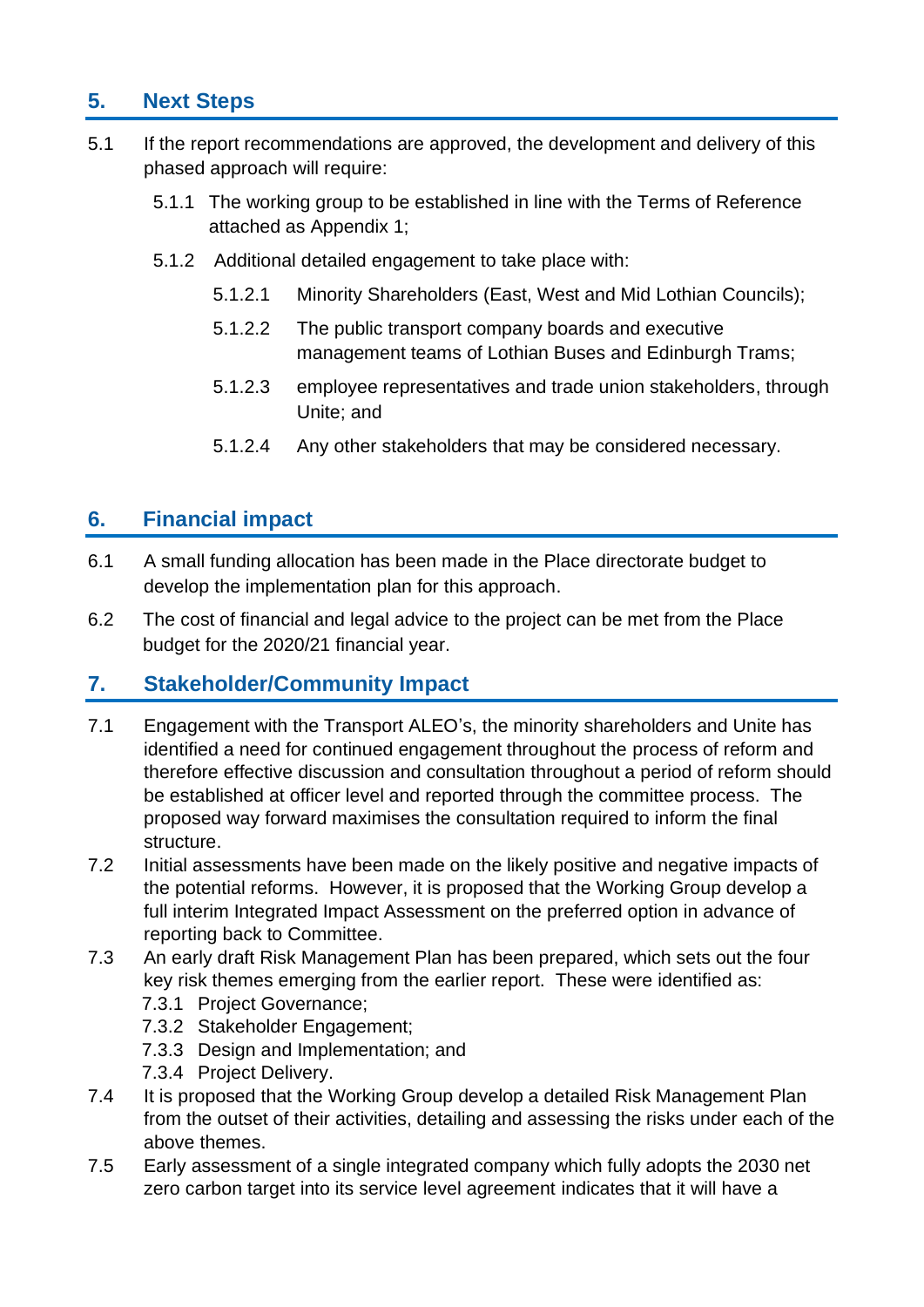significantly positive impact on the city's carbon emissions. The Working Group will be asked to set targets for this and once this is done a quantitative assessment of the carbon impacts will be produced.

## **8. Background reading/external references**

8.1 None.

### **9. Appendices**

9.1 Appendix 1 – Terms of Reference for Working Group

#### **Appendix 1 – Stakeholder Working Group Terms of Reference**

| Name:       | City of Edinburgh Council Transport ALEO Reform Working Group                                                                                                                                                                                  |
|-------------|------------------------------------------------------------------------------------------------------------------------------------------------------------------------------------------------------------------------------------------------|
| Purpose:    | To develop a preferred governance and operating structure for<br>delivery of Council owned public transport that takes account of<br>wider public policy drivers, particularly in delivering anti-poverty and<br>pro-sustainability strategies |
| Objectives: |                                                                                                                                                                                                                                                |
|             | The continued development of high quality regional public<br>$\bullet$<br>transport services across Edinburgh and the Lothians, catering for<br>the needs of all passengers;                                                                   |
|             | The efficient mobility of the passenger is a key factor in<br>$\bullet$<br>infrastructure and investment decisions, enabling increased<br>movement between modes;                                                                              |
|             | Efficiency and value for money must be optimised;<br>٠                                                                                                                                                                                         |
|             | Strategic planning across public transport in Edinburgh and the<br>$\bullet$<br>wider region should anticipate and respond to future<br>development and demographic needs;                                                                     |
|             | Public transport arrangements must be fit for the post COVID-19<br>$\bullet$<br>operating environment;                                                                                                                                         |
|             | Dividend performance is a key issue and must be factored into<br>$\bullet$<br>any new arrangements;                                                                                                                                            |
|             | Any reform should enable and maximise collaboration between<br>$\bullet$<br>public transport delivery and local, regional and national policy;                                                                                                 |
|             | Compliance with all relevant transport, employment, competition<br>$\bullet$<br>and regulatory requirements; and                                                                                                                               |
|             |                                                                                                                                                                                                                                                |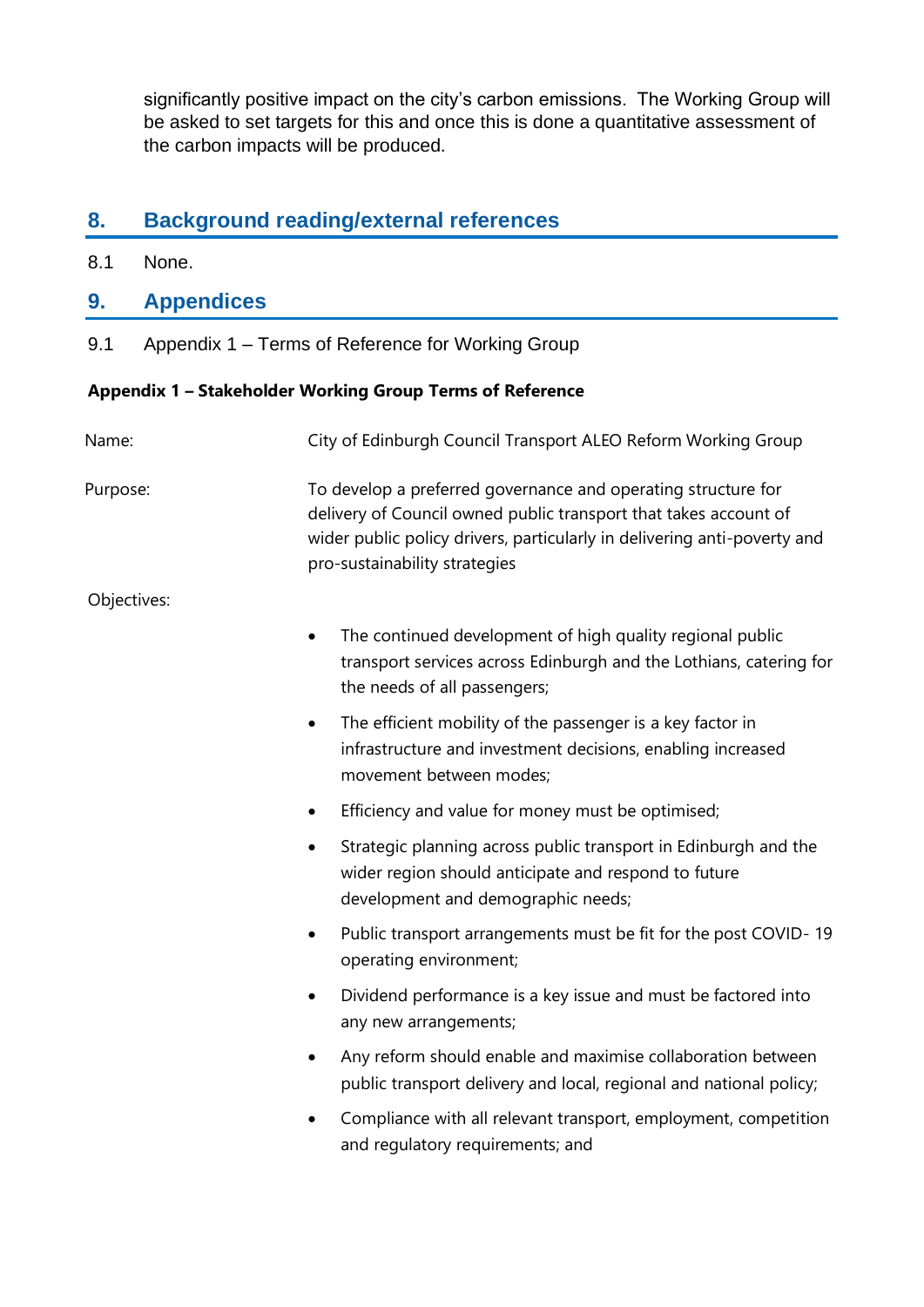|                                   | Any industrial relations and HR risks due to unnecessary<br>٠<br>transition complexity should be mitigated.                                                                                                                                                                                                                                                                                                                                                                                                                                                                                                                                                                                                                                                                                                                                                                                                                                                  |
|-----------------------------------|--------------------------------------------------------------------------------------------------------------------------------------------------------------------------------------------------------------------------------------------------------------------------------------------------------------------------------------------------------------------------------------------------------------------------------------------------------------------------------------------------------------------------------------------------------------------------------------------------------------------------------------------------------------------------------------------------------------------------------------------------------------------------------------------------------------------------------------------------------------------------------------------------------------------------------------------------------------|
| Membership:                       |                                                                                                                                                                                                                                                                                                                                                                                                                                                                                                                                                                                                                                                                                                                                                                                                                                                                                                                                                              |
|                                   | Two Officer Representatives from City of Edinburgh Council;<br>٠<br>Two Non-Executive Representatives from the Board of Edinburgh<br>$\bullet$<br>Trams Limited;<br>Two Non-Executive Representatives from the Board of Lothian<br>$\bullet$<br>Buses; and<br>Two Non-Executive Representatives from the Board of Transport<br>٠<br>for Edinburgh.                                                                                                                                                                                                                                                                                                                                                                                                                                                                                                                                                                                                           |
| Specialist Advisers:              | Legal and Financial Advisers, appointed by City of Edinburgh Council,<br>as required.                                                                                                                                                                                                                                                                                                                                                                                                                                                                                                                                                                                                                                                                                                                                                                                                                                                                        |
| Accountability and                |                                                                                                                                                                                                                                                                                                                                                                                                                                                                                                                                                                                                                                                                                                                                                                                                                                                                                                                                                              |
| Decision Making:                  | This is not a decision making working group. The group will report<br>initially to the Executive Director of Place for City of Edinburgh<br>Council and a report bringing forward recommendations will be<br>prepared for the Council's Transport and Environment Committee for<br>decision.                                                                                                                                                                                                                                                                                                                                                                                                                                                                                                                                                                                                                                                                 |
| <b>Additional Considerations:</b> | The Working Group should explore:<br>service integration, route optimisation and fare/ticketing<br>$\bullet$<br>optimisation;<br>the maintenance of a competitive and inclusive fare structure that<br>can encourage and maximise public transport utilisation;<br>all relevant policies including Edinburgh city centre,<br>transformation, LEZ implementation and wider net zero carbon<br>objectives;<br>supporting the transport policies of the minority shareholders<br>and wider regional transport objectives;<br>developing options which assume zero-subsidy contribution from<br>٠<br>all shareholder councils;<br>maintaining financially and operationally viable bus and tram<br>$\bullet$<br>service provision that meets the mobility needs of customers<br>across Edinburgh and the Lothians; and<br>the interaction of reforms with other modes such as cycling,<br>$\bullet$<br>walking, wayfinding, commuter clubs and bike hire schemes |
| <b>Meeting Arrangements:</b>      | The meetings will initially take the form of workshops. It may be<br>possible that sub-groups will be formed to progress individual<br>themes emerging through engagement. Any sub-groups will be                                                                                                                                                                                                                                                                                                                                                                                                                                                                                                                                                                                                                                                                                                                                                            |